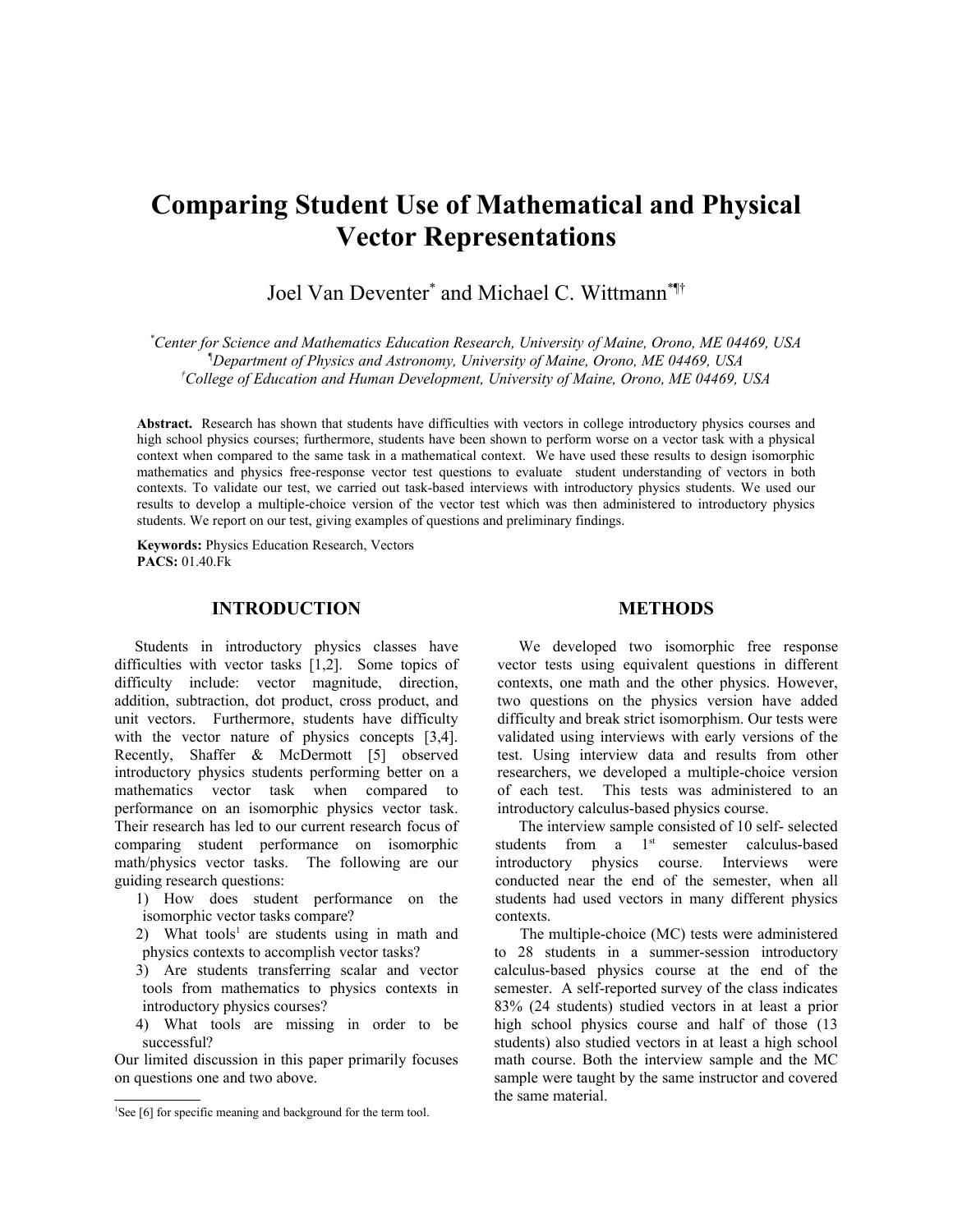## **Test Design**

Influence from previous research [1-5] led to the development of preliminary free-response questions on graphical and algebraic representations of vectors. For example, we modified a one-dimensional graphical subtraction question from Shaffer & McDermott's research [5], as shown in Figure 1. An example of a MC question on an algebraic expression for a *x*component is given in Figure 2. Two test questions are not strictly isomorphic, but contain added difficulty in the physics version. For example, the angle on the *x*-component algebraic expression question (Fig. 2) is labeled differently between contexts. Question ordering is the same on each version; however, the choices are randomized.



**Figure 1.** One-dimensional vector subtraction questions.



**Figure 2.** MC *x*-component algebraic expression questions.

The preliminary interviews were conducted by giving the math version of the vector free-response test first, followed by the physics version. Interviews were videotaped and students were asked to "think out loud" when working. Common incorrect responses given during the interviews and found in the literature [1] were used as distractors in the multiple-choice versions of the tests.

The MC tests were administered in the same manner as the interviews. Students completed and submitted the math version before receiving the physics version.

In the interests of shortening the MC test to a manageable length, while still remaining useful for instructors, we dropped several questions. For example, we dropped questions dealing with graphical magnitude and direction of vectors because students performed very well on these questions during interviews (60-100% correct). Our results are consistent with Nguyen & Meltzer's (2003) [1]. We also dropped the unit vector questions because of high student success rates (80-90% correct). Most of the incorrect responses from questions about unit vectors, magnitude, and direction resulted from poor arithmetic or attentiveness, and did not reflect a lack of student understanding on the topics.

We added to the MC tests a question dealing with the incorrect belief of a dot product having a direction. In interviews, students draw in vectors for the question on dot product magnitude. More on that finding will follow below.

# **RESULTS AND DISCUSSION**

Early analysis of the multiple choice test indicates the mean overall performance on both tests are about the same, at 38% correct on math and 36% correct on physics. Below we only highlight some preliminary observations (see Figure 3) from the interviews and MC tests pertaining to the questions on: onedimensional vector subtraction (Fig. 1),



**Figure 3.** Preliminary interview (N=10) and MC (N=28) data.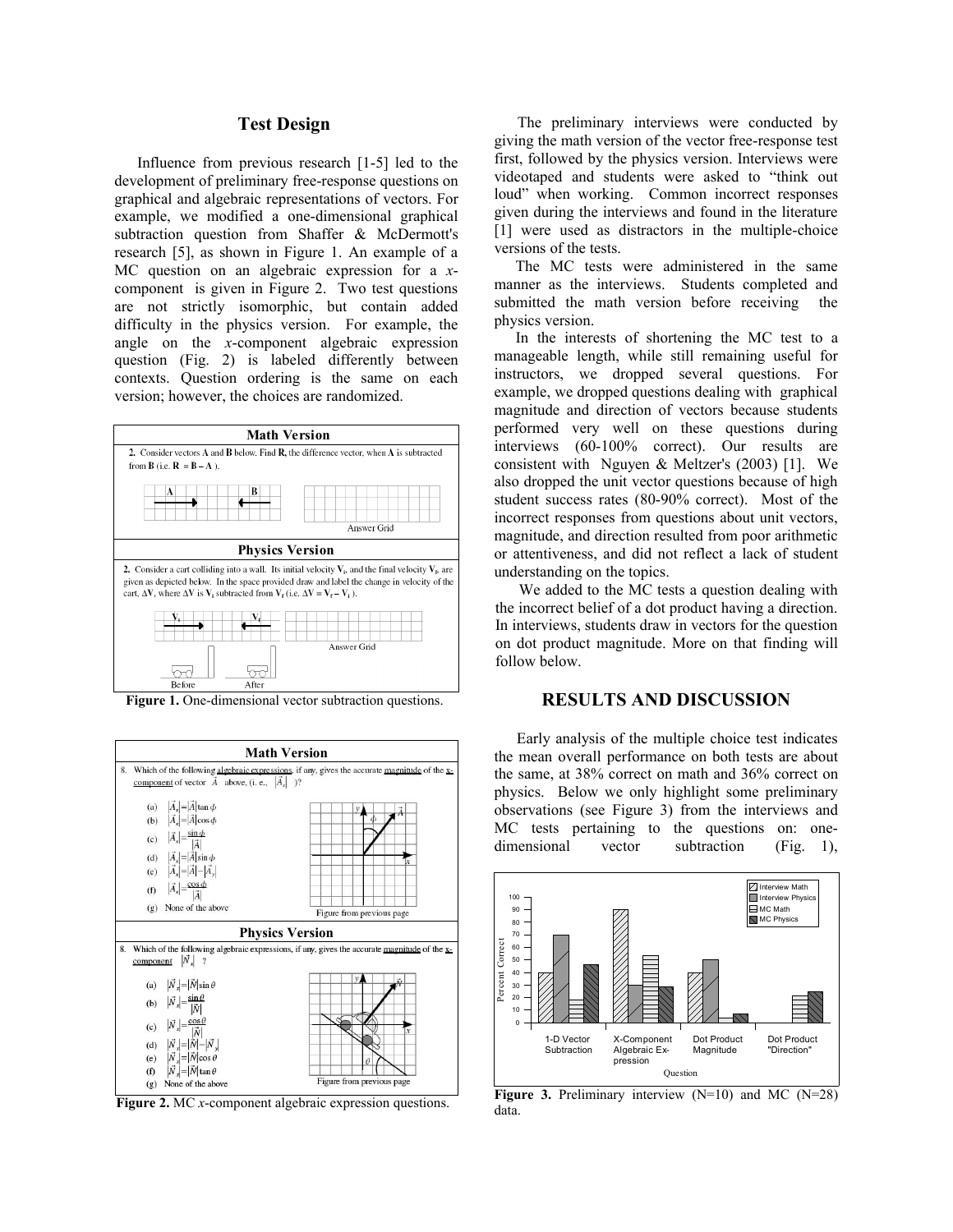*x*-component algebraic expression (Fig. 2), and dot product.

# **One-Dimensional Vector Subtraction**

We observed a discrepancy between the number of correct answers on the math and physics tests for the one-dimensional subtraction question (see Fig. 3). Interview results show students using added tools when solving the physics problem than were used for the math problem. Many students answering incorrectly on the math test subtracted the magnitudes of the vectors rather than subtracting the vectors themselves. One student's responses to the math and physics questions are given in Figure 4. Her correct response on the physics question is consistent with that of other students who interpreted the minus sign as a marker of direction and implicitly labeled the directions in the physical system with a coordinate system.



Figure 4. 1-D vector subtraction scanned interview sketches.

Of the seven students who answered correctly in the physics version, six used this method. More interestingly, two of the students who still responded incorrectly in the physics version also used the above tools and derived the correct response. However, these two students noticed the inconsistency between their previous incorrect math answer and their current physics answer. Their response to this inconsistency was to justify their previous math answer and disregard their reasoning on the physics version, resulting in answers like the one shown in the math version of Figure 4.

We also observe such large differences in performance between the math and physics onedimensional vector subtraction question in the MC data (see Fig. 3). We found overall low performance, with 18% correct on math and 46% correct on physics. The most common incorrect answer on both versions is that shown in the math version in Figure 4. Learning between question versions could account for the increase in correct responses on the physics version since students completed the physics version immediately are the math version.

# **Algebraic Expression for a Vector Component**

In the algebraic component-magnitude question, students are expected to find an algebraic expression for the *x*-component of a vector ( Fig. 2). During interviews, nine students answered correctly on the math version and only three on the physics version (see Fig. 3). We often give students inclined-plane or ramp problems similar to this one, and presume students will take that information and appropriately label the known angle with reference to the vector, and coordinate system at hand. However, this subtle difference in versions proves to be a challenge for students. The majority of incorrect answers on the physics version result from inappropriate re-labeling of the angle: students place theta between the *x*-axis and vector **N** instead of the *y*-axis and vector **N**.

In the MC data, we find low performance for these questions, with 54 % correct on math and 29% correct on physics (see Fig. 3). The only incorrect choice selected on the physics version was choice "e" (see physics version answers in Fig. 2), indicating a large portion of students leaving our summer-session calculus-based introductory physics class still have difficulty with their relabeling of angles.

## **Dot Product**

During interviews, students performed poorly on questions about dot product magnitudes on both the math and physics versions (see Fig. 3). Unexpectedly, two students drew in a vector for the dot product.